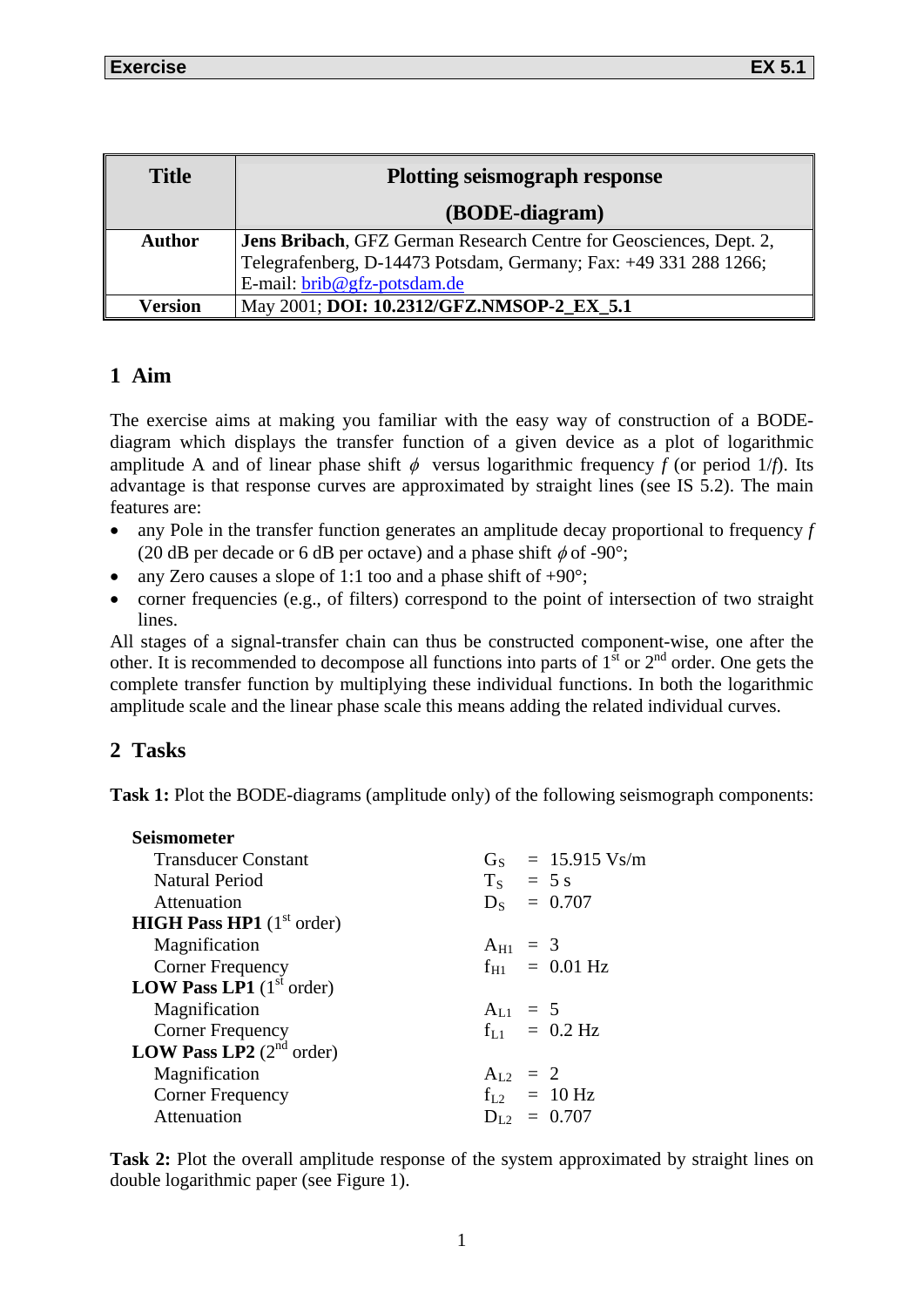**Exercise EX 5.1**



**Figure 1**